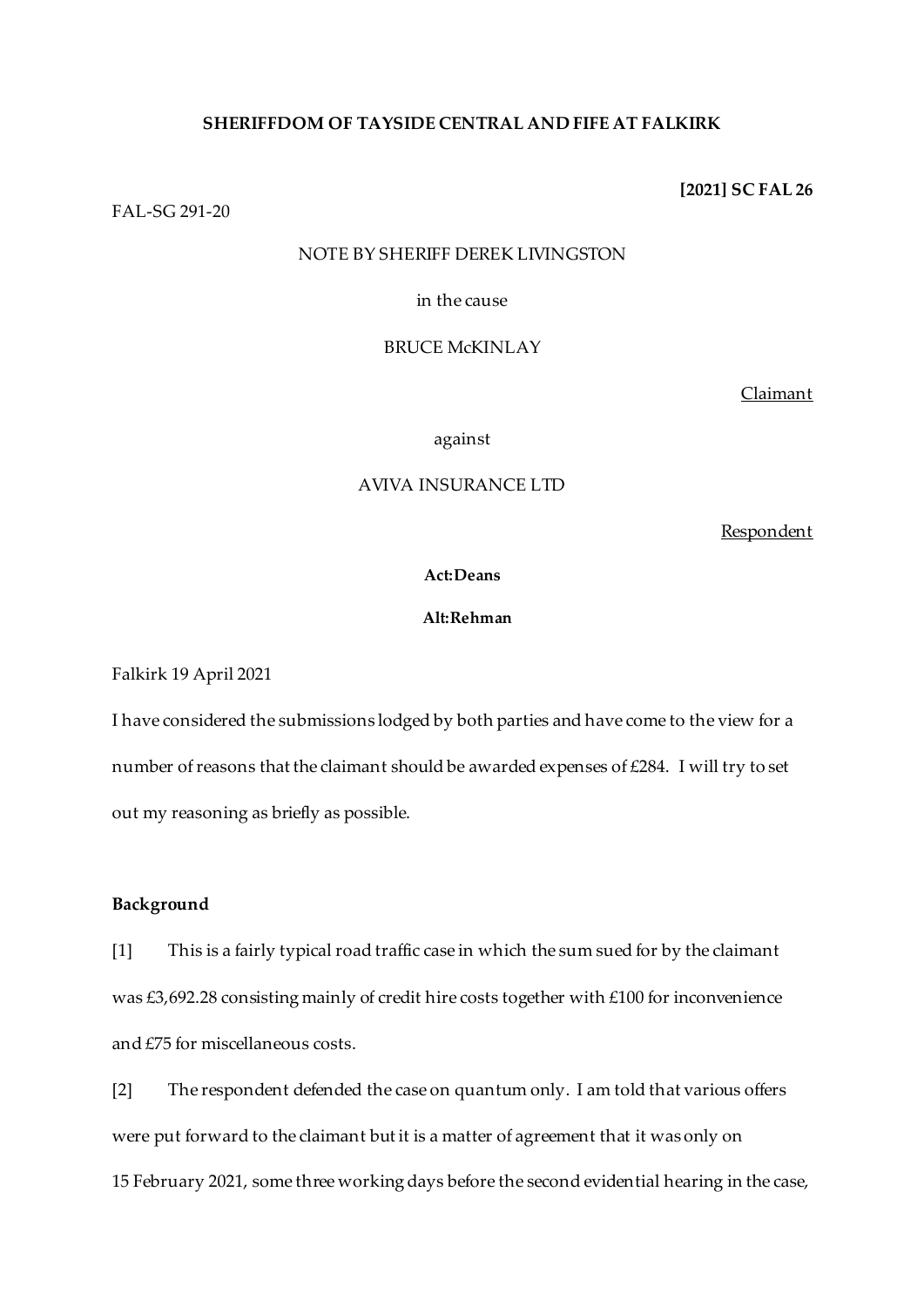that a figure of £1200 was agreed. Previous offers, all made within a period of less than week before the £1200 was accepted, were £796 and £945.20, with £1200 agreed coming about as a result of a counter offer by the claimant to settle for this sum.

[3] The respondent is arguing here for "capped" expenses whilst the claimant seeks Chapter V expenses ie expenses in terms of the Act of Sederunt (Taxation of Judicial Expenses) Rules 2019 at Schedule 5. Capped expenses would, I am told, mean that the claimant would be entitled to £284, whilst Chapter V expenses, even although subject to a number of percentage deductions due to the sum decerned, would be likely to be several times greater.

## **Submissions and Authorities**

[4] Both parties lodged written submissions. The claimant referred me to a list of authorities and some of these were also referred to by the respondent. In short these were

i.Courts Reform (Scotland) Act 2014, section 81 ("the 2014 Act").

- ii. Sheriff Court Simple Procedure (Limits on Award of Expenses Order 2016).
- iii. Act of Sederunt (Taxation of Judicial Expenses) Rules 2019.
- iv. *Davis* v *Skyfire Insurance* [2019] SC EDIN 24 (now reported at 2019 S.L.T. (Sh Ct) 272)
- v. *Graham* v *Farrell* [2017] SC EDIN 75 (now reported at 2018 Rep.L.R.36)
- vi. Chapter V Act of Sederunt (Fees of Solicitors in the Sheriff Court) etc 1993 ("the 1993 Act").

[5] Based upon the submissions the main issue in my view was whether, having stated a defence on quantum, the respondent had not proceeded with it and whether in any event I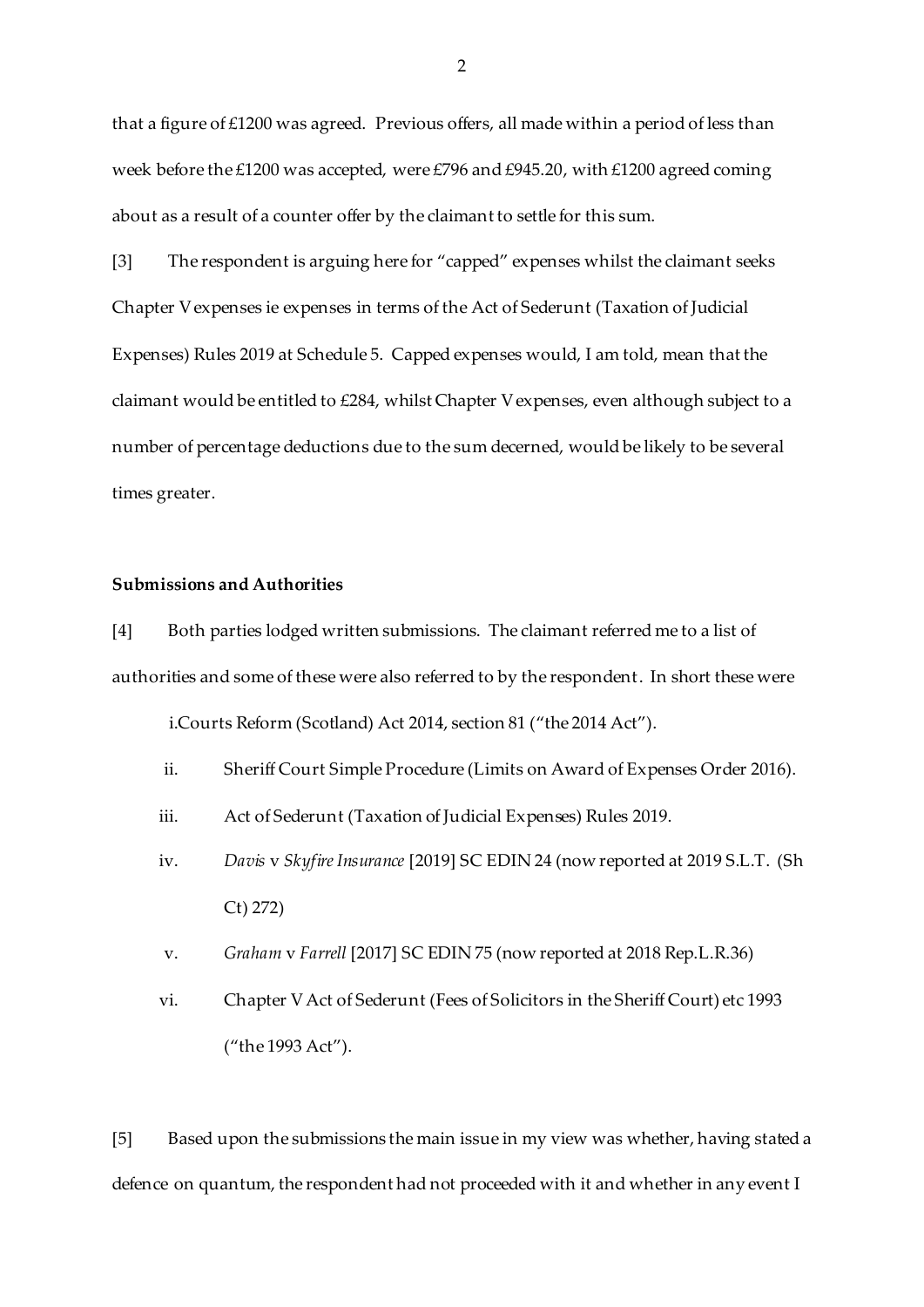should utilise the discretion referred to in Davis if I found this to be the case. The former is a scenario which means the respondent effectively loses the benefit of capping standing the terms of section 81(5)(a)(ii) of the 2014 Act. This situation has been dealt with in a number of cases not all of which are consistent.

## **The agreed law**

[6] Parties, not surprisingly, were agreed on much of the law here. The general rule is that a successful party's expenses, in a defended case, will be capped in terms of regulation 3(b) of the Sheriff Court Simple Procedure (Limits on Award of Expenses) Order 2016 which caps expenses at 10% of the value of the claim where the value of the claim is greater than £1,500 and less than or equal to £3,000. However, that generality is clearly qualified by the specific provisions contained in section 81(4) and (5) of the 2014 Act. Subsection 4 provides that capped expenses do not apply to simple procedure cases such as those mentioned in subsection 5 and subsection 5(a) provides for an exception in which

- $''(a)$  the defender  $-$ 
	- (i) has not stated a defence
	- (ii) having stated that a defence, has not proceeded with it"

[7] The claimant's position was that the exception contained in subsection 5(a)(ii) applies and therefore the expenses cap was not applicable. He referred to Summary Sheriff Cottam's decision in *Davis* v *Skyfire*in which Sheriff Cottam concluded at paragraph 34 that subsection 5(a)(i) applies to defences on quantum as well as to liability . In his detailed judgment he referred to a number of cases and rejected the reasoning of Sheriff Principal Wheatley in *Semple* v *Black* 2000 SCLR 1098 preferring the reasoning of Sheriff Principal Stephen in *Tallo* v *Clark* 2015 SLT (Sh Ct)181 and Sheriff Principal Nicholson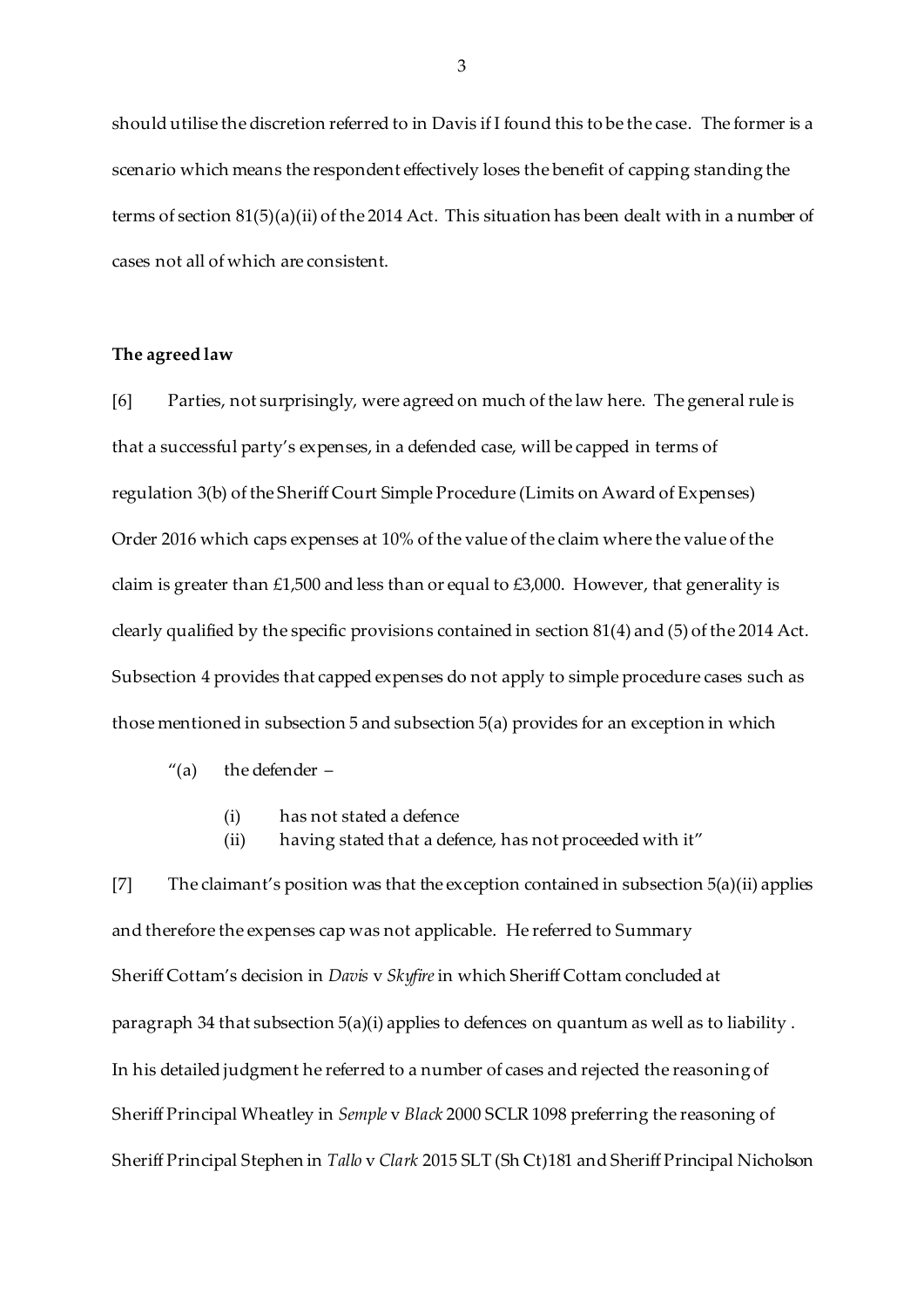in *Fenton* v *Uniroyal Englebert Tyres Limited* 1995 SLT (Sh Ct) 21. Sheriff Principal Wheatley took the view in *Semple*that the court has discretion in determining whether the respondent has proceeded with the defence whilst in *Tallo* and *Fenton* the Sheriff Principals agreed that not proceeding with their defence means that the respondent did not proceed to a hearing on evidence.

[8] Sheriff Cottam also dealt with the fact that he had a discretion in any event in terms of articles 3A and 5 of the 1993 Act.

[9] The respondent's argument, was that the respondent had proceeded with its defence to the effect that the hire charge was excessive and that once full information had been received the respondent speedily concluded a settlement. Reference was made to Davis as authority for the use of discretion, Graham was distinguished as involving a tender and to the dicta in Tallo in that the respondent's position was it had proceeded with the defence.

#### **Discussion**

[10] In the case of *Semple* v *Black* 2000 SCLR 1098 Sheriff Principal Wheatley, of this Sheriffdom, looking at equivalent rules in relation to small claims which of course were the predecessor of simple procedure stated:

"Where a defender states a defence and subsequently has a tender accepted, this does not necessarily mean he has, or has not, insisted upon his defence. The statute does not distinguish between a substantive defence on the merits, and one restricted to quantum. Therefore, so long as the defender continues to dispute quantum, even where he has conceded liability, he can be said to have persisted in his defence. It is essentially a matter for the Sheriff to decide whether in all the circumstances the defender can be said to have in fact persisted in his defence. Given that section 36B(3)(a)(ii) appears to intend that the restriction in expenses should be available where the lodging of defences has not protracted the process, it does not seem to matter whether the reason for a defence being stated and not proceeded with is a dispute on the merits, or quantum of damages, or both. Significant preparation may still have to be done by the pursuers even when liability is admitted and the only matter which has to be decided is the quantum of damages. It may be that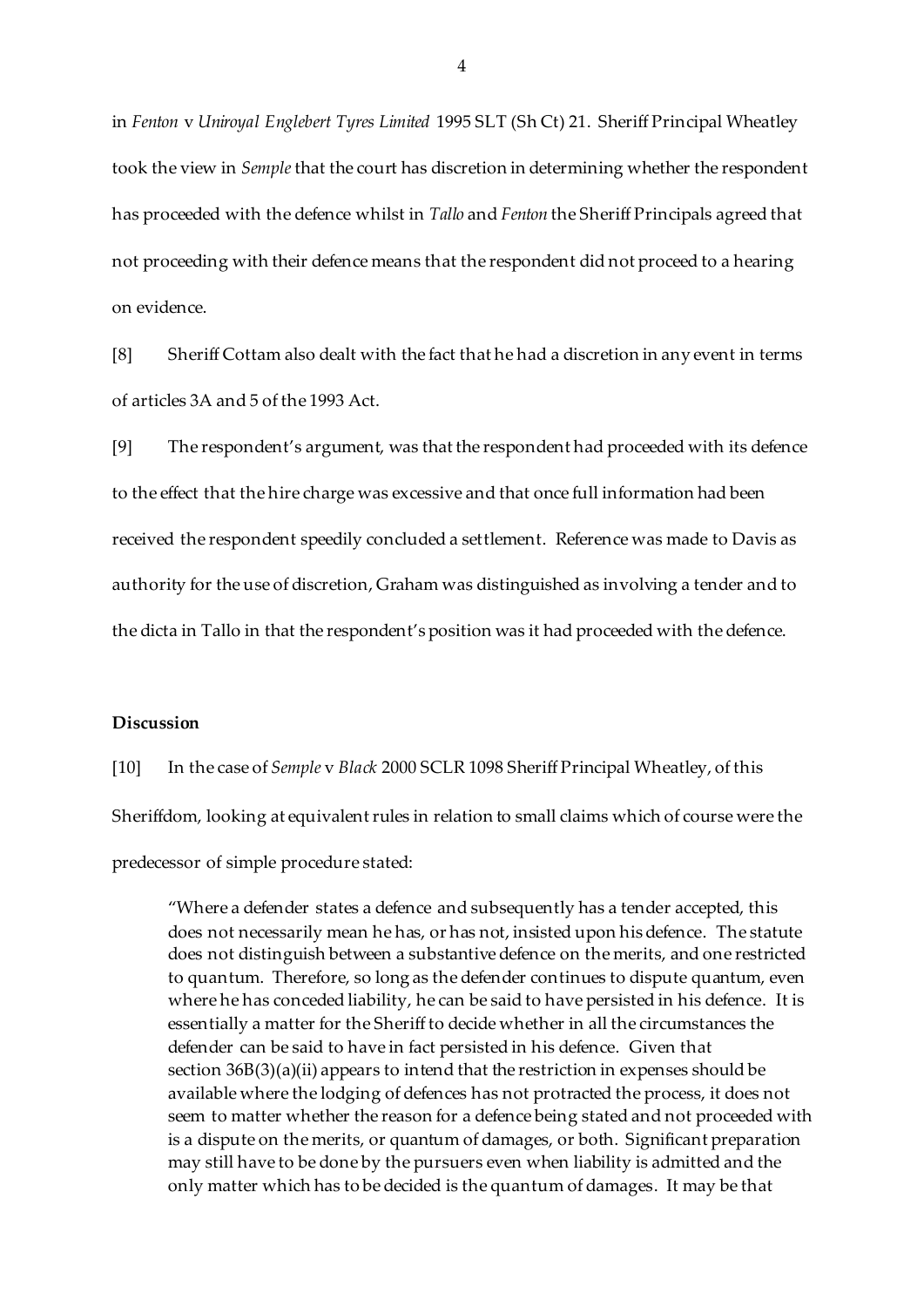somewhat different consequences are involved for the pursuer if a defender agrees liability as opposed to agreeing the measure of damages, but in effect any significant or substantial point of a defence to an action is not immediately conceded when defences are lodged, then it would appear that the defender may not be able to avail himself of the restriction in expenses allowed by section 36B of the Act."

[11] Sheriff Principal Wheatley's view is not the same view as is taken in a number of cases including *Graham* v *Farrell*, *Tallo* v *Clark* 2015 SLT (Sheriff Court) 181 and *Glover* v *Deighan* 1992 SLT (Sheriff Court) 88. Sheriff Cottam also did not follow it in *Davis* v *Skyfire*. In both *Graham* and *Tallo* the view was taken that the concept of proceeding is proceeding all the way to a decision after a proof or other evidential hearing. In *Tallo* it was stated that not proceeding with the defence: "means not proceeding with a hearing of evidence in obtaining a decision and judgment of the court". It should also be noted that *Graham* was a simple procedure case whilst *Tallo* was a small claims case but that Sheriff McGowan held that the small claims decisions on capped expenses were "highly persuasive" in simple procedure.

[12] The view taken in Glover, which was a liability defence case, by Sheriff Principal Hay was "in my opinion, expenses on the summary cause scale fall to be awarded where a defence is stated initially but the claim is subsequently met, whether in full or by compromised settlement. The only exception will be in a case where the parties agree otherwise in relation to expenses." Fenton also was a case in which liability was disputed and a similar view taken by Sheriff Principal Nicolson.

## **Decision**

[13] With due respect to a number of learned Sheriffs and Sheriff Principals it does seem to me that whilst a literal interpretation has to be taken relative to section 81(5)(a)(ii) that does not exclude the situation where a party defends on quantum being held to have

5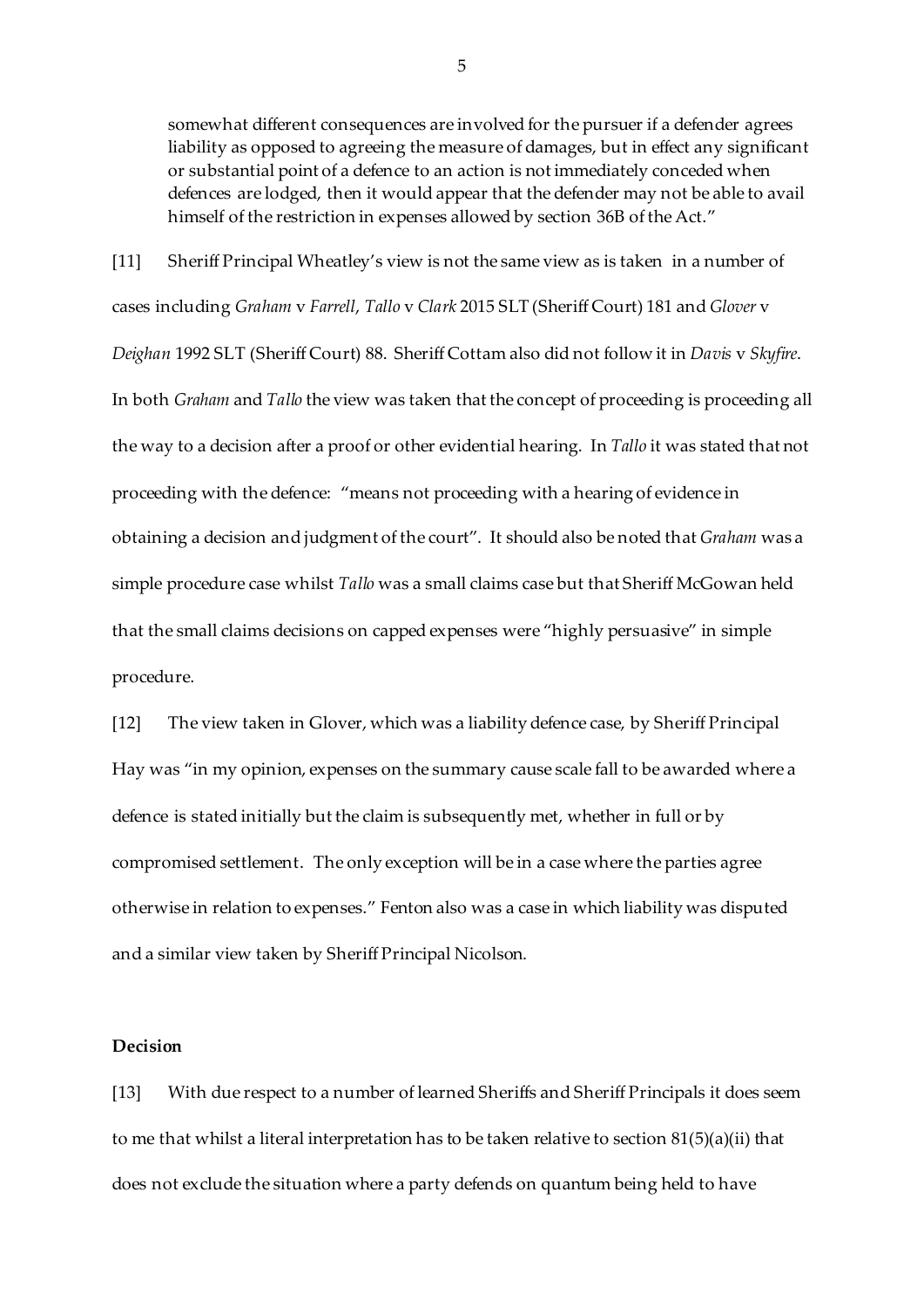proceeded with its defence when that party settles the case for substantially less than the sum sued for. Putting it another way if a party disputes liability that party is effectively saying "I don't owe you anything no matter what your losses were". A party disputing quantum is not saying that at all. The party who is simply arguing matters on this aspect is saying, "You are asking for too much and I am not going to pay you that". Sheriff Principal Wheatley's decision must be highly persuasive standing the location of the hearing of this case but in any event it also seems to me to be eminently sensible. Each case should depend upon its own facts where the issue is simply one of quantum. Equally, in my view, where the pursuer or claimant comes close to what was claimed by way of settlement it may be that that does constitute a defence not being proceeded with.

[14] The main issue in this case was, the unfortunately frequent one, of credit hire charges. Here, the claimant sought the sum of £3,692.28, £3517.28 of which constituted hire charges, eventually settling for £1,200. That is very substantially below what was originally sought and whilst it is accepted that there will often be an element of optimistic craving of damages that should be less a problem in cases which do not involve personal injury and thus should be capable of more accurate calculation. The amount accepted clearly shows that the claimant waived most of the hire charges. The respondent had argued a failure to mitigate loss and the reduction of over 60% in these hire charges is clearly indicative that the claimant gave way on the point. In my view it is not the case that respondent failed to proceed with its defence. The facts show otherwise.

[15] If I am wrong in my interpretation of the statute there is still, as was accepted by both parties, an element of discretion open to me regarding what I do with expenses. As Sheriff Cottam pointed out in *Davis* the principles of simple procedure as set out in rule 1.2 require to be looked at and the encouragement throughout the simple procedure rules to

6